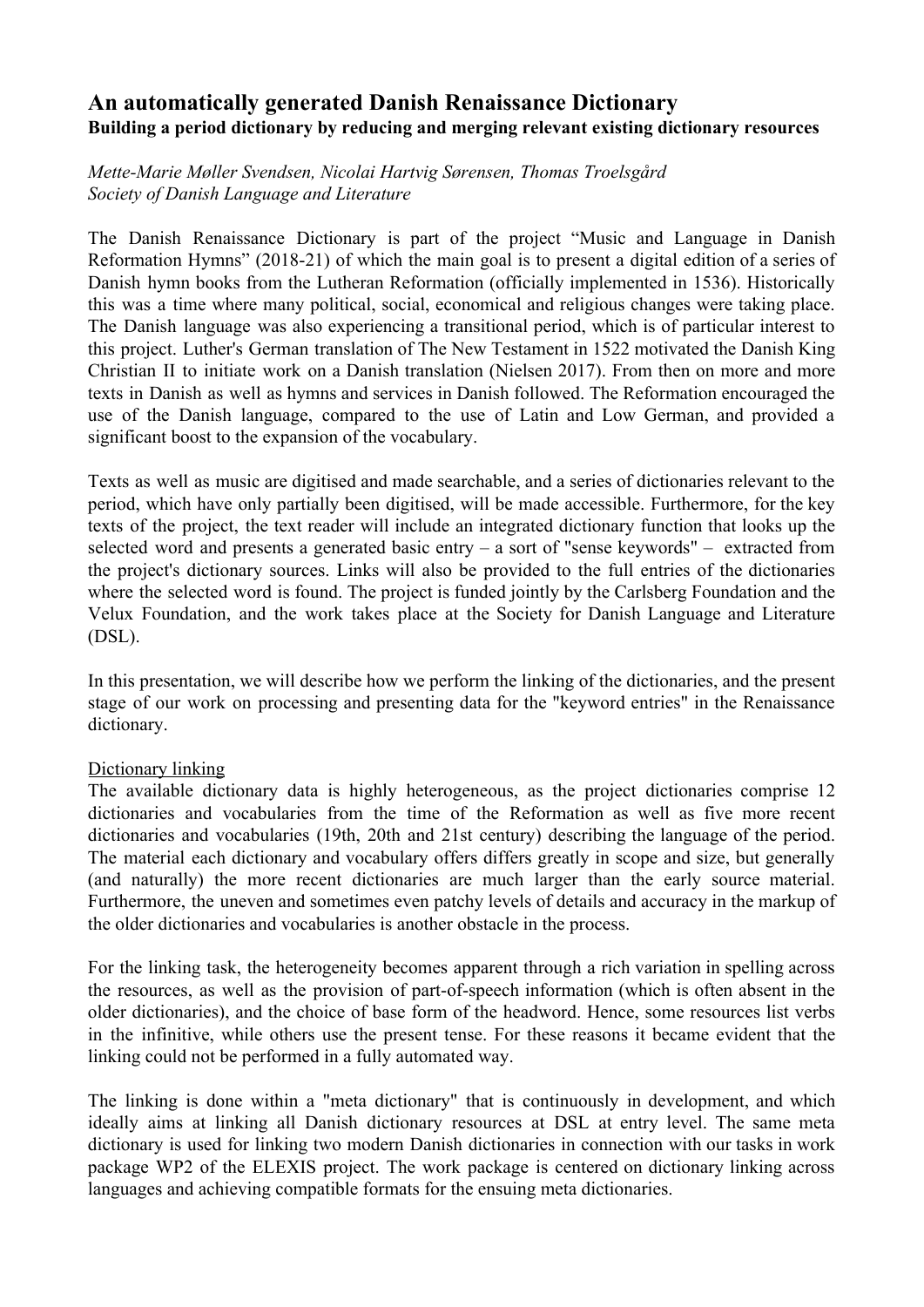The linking of each resource is done in three passes:

- 1. If a source entry matches a target entry in the meta dictionary, having matching headwords and matching part-of-speech, and neither of them has homographic headwords (of the same part-of-speech) in their respective dictionary, the linking is considered safe and is completed automatically.
- 2. If one or more possible targets can be found in the meta dictionary, selecting the correct target is done manually using a custom-designed tool called the "Konnektor".
- 3. If no match can be found, the headword in question is established as a new lemma in the meta dictionary.

For the actual linking we use the tool "Konnektor". Its input is an XML file with a series of sets, each holding the entry to be linked and one or more possible target "meta entries" in the meta dictionary. The targets are organised by prioritising matches in part-of-speech and similarity of the headword, but the overall similarity of the entries is taken into account as well. For the older vocabularies the Latin equivalents are matched as well. The output is the input file, enriched with ID's of the chosen target(s), or with a code denoting that the entry should be established as a new lemma in the meta dictionary.

The "Konnektor" has been an invaluable tool in our linking tasks, but it is still too early in the process to evaluate both the input technique as well as the tool. This is something that will be examined in further detail when we have worked through a larger amount of material during the project.

#### Generation of keyword entries

The purpose of this task is to generate user-friendly, relatively short and plain entries that collect and condense the information found in a group of linked entries. The aim of these entries is not to present the dictionary content to the user, but simply to give the user an idea of the meaning of the word. Thus, we would ideally like to present a series of definitions or equivalents without evidence, sources, etymology, etc.

As mentioned above, the dictionary sources are quite heterogeneous, and that challenges the generation of the keyword entries. For this reason, we aim to generate content only where the result is meaningful. Thus, if a generated extract is empty, or if it is too complex, we suppress it, and the user will have to follow the link to the actual source entry.

Fig. 1 shows an example of a new entry (*belakke*, 'defame, slander', obsolete in modern Danish) where several definitions/equivalents are extracted. Fig. 2. shows an example (*afladsbrev*, 'letter of indulgence') where no meaningful content could be extracted, thus only presenting links to the source entries (in the yellow link box).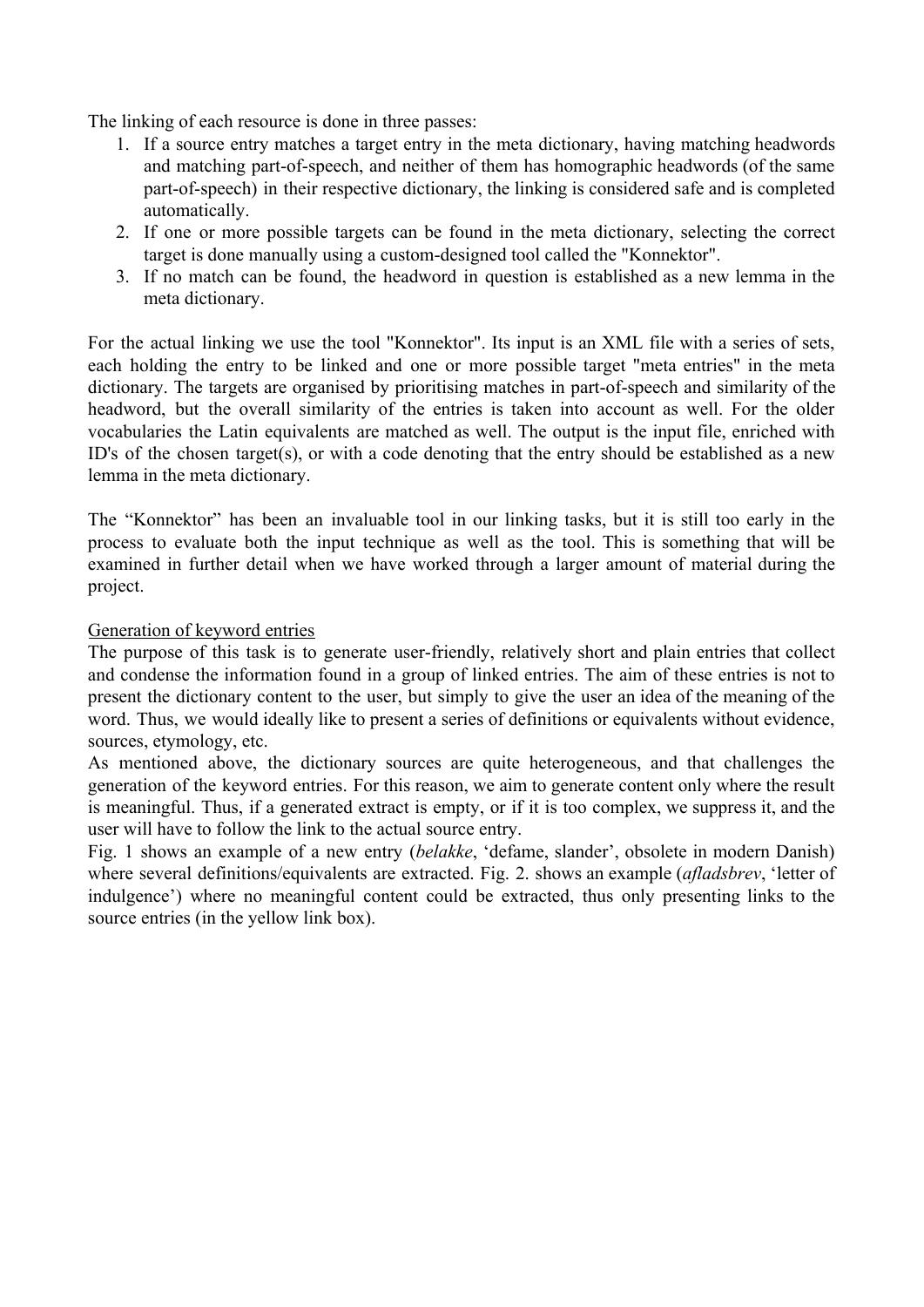# belakke vb.

```
Kristian Sandfelds ordbog til En Ræffue Bog
+ bagtale
```
#### Ordbog over det danske Sprog + tillægge (en) en fejl, mangel (lak); tale ilde om; bagtale.

**Kalkars Ordbog** 

+ bagtale, laste

Marius Kristensens ordbog til Danske Viser + tilsmudse, bagvaske

Dansk Folkevisekultur 1550-1700

+ tilsmudse, bagvaske

"belakke" i tidligere dansk + Kalkars Ordbog - "Belakke" (dansk 1350-1700)

"belakke" i senere dansk + Ordbog over det danske Sprog (dansk 1700-1955)

Fig. 1: An entry with generated content (and additional links to other dictionaries).

afladsbrey sh.

Ordet findes ikke i renæssancens ordlister

## "afladsbrev" i tidligere dansk

```
+ Gammeldansk Ordbog - "aflatsbrev" (dansk 1100-1450)
```
+ Kalkars Ordbog - "Afladsbrev" (dansk 1350-1700)

# "afladsbrev" i senere dansk

- + Ordbog over det danske Sprog "Afladsbrev" (dansk 1700-1955)
- + Den Danske Ordbog (dansk 1950-)

Fig. 2: An entry with no meaningful content for the time period, only links other dictionaries.

## Concluding remarks

Currently the dictionary linking, as well as the content extraction and the construction of the website, is a work in progress. We anticipate that both the extraction process and the presentation of the dictionary will improve as soon as we receive feedback from the project's philologists and other users. Furthermore, it is our hope that the enrichment of the meta dictionary will enable us to exploit this data in future projects.